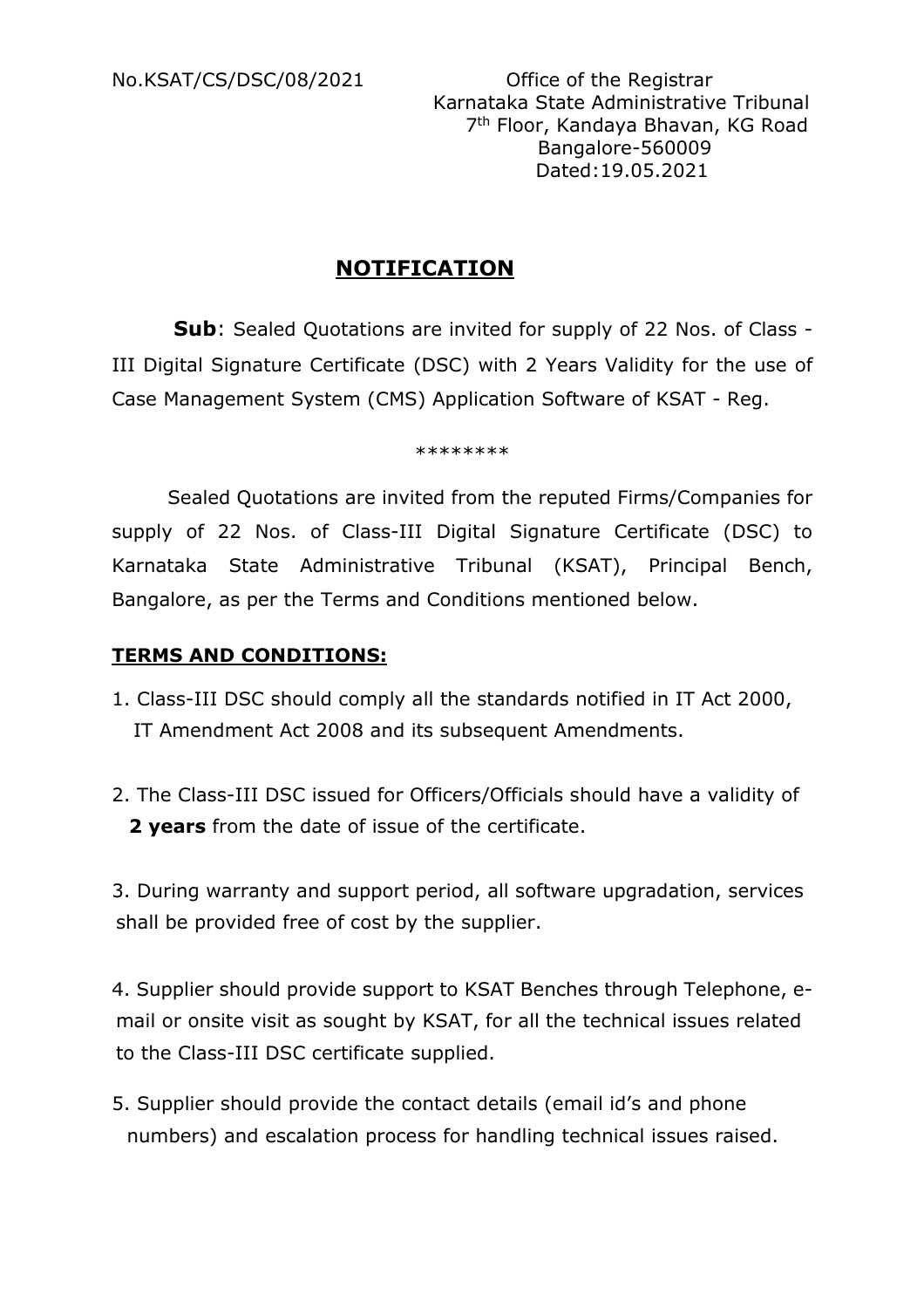6. The Registrar, Karnataka State Administrative Tribunal, Principal Bench reserves the right to reject any items, if found unsuitable and/or not confirming to the approved specification. The rejected items, if any, shall have to be taken back and replace forthwith at the cost of the supplier. No payment will made for rejected items.

7. The Registrar, KSAT Principal Bench, reserves the right to place orders for purchase of Class-III DSC Certificate with 2 years validity for an addition 25% of the total requirement of 22 No's at the discovered price within a validity of 1 year.

8. Class-III DSC certificate shall be processed and made available within one working day from the date of submission of application with requested documents.

9. Supplier would be responsible to collect and verification of duly filled application form for Class-III DSC along with necessary documents and submit the same to Certifying Authority (CA) for generation of Class-III DSC Certificate.

10. Class-III DSC Certificate proposed by the supplier should be only from Certifying Authority Licensed by Controller of Certifying Authority (CCA) for issuing Class-III DSC Certificate.

11. Supplier has to ensure no copies of the private key of any user are downloaded/saved in system. If the KSAT finds that, the supplier has made copies of the private key of any user, then the Registrar, KSAT shall reserve the right for legal action as per applicable laws/rules.

12. Supplier has to provide facility to KSAT to login into the portal of Certifying Authority and click on the reference ID generated against each Officer/Officials and download the associated Class-III Certificate of each Officer/Officials.

13. Delivery shall be within one week from the issue of supply order.

14. Payment shall be made only after the supply and activation of the Certificate.

15. The Registrar, KSAT, Principal Bench reserves the right to accept or reject any quotations without assigning any reasons whatsoever.

16. The rate quoted shall be inclusive of all the charges and taxes.